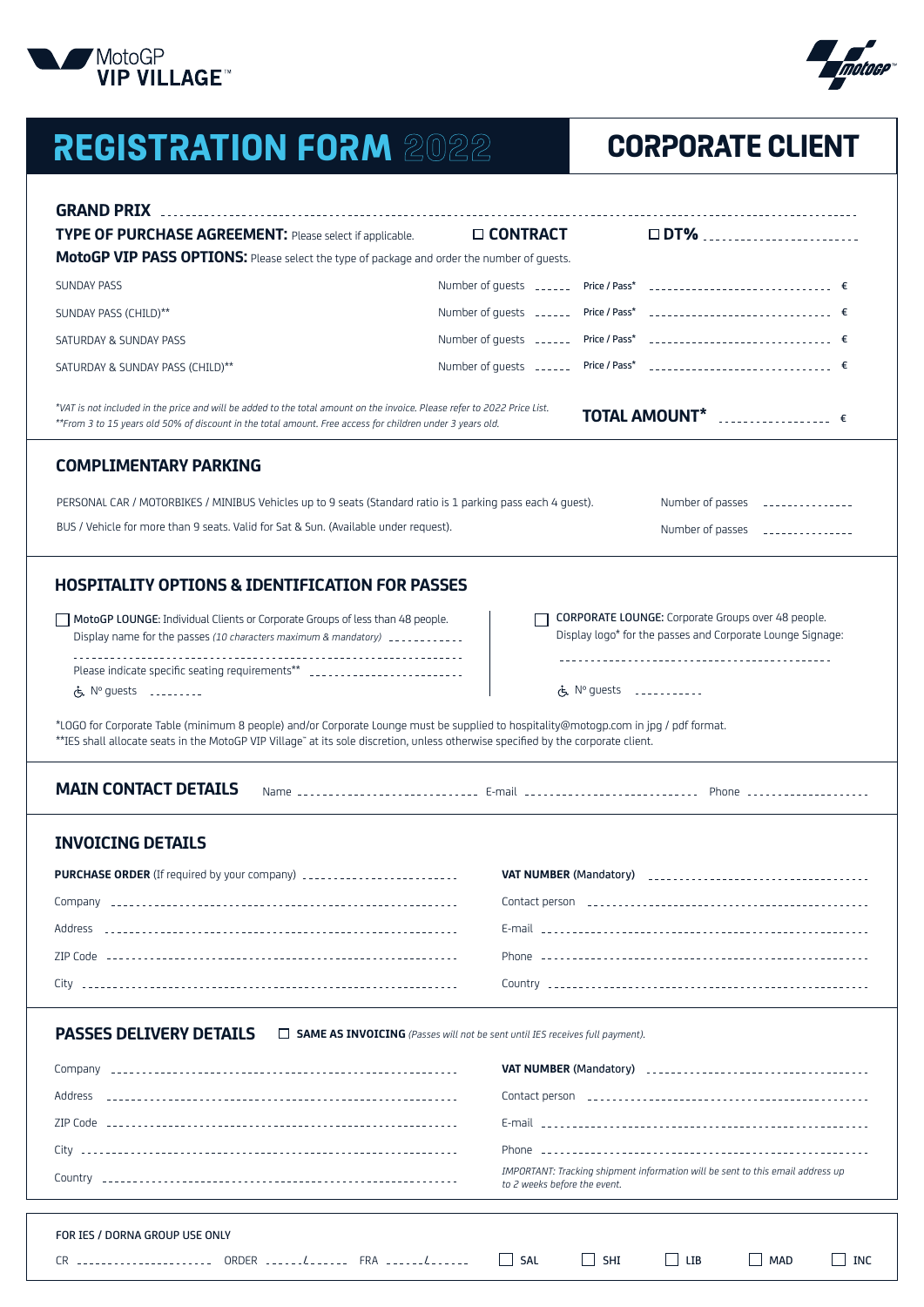



## **CORPORATE LOUNGE FEATURED ELEMENTS**

IF YOUR REQUEST IS FOR A PRIVATE AREA WITHIN THE MotoGP VIP VILLAGE", PLEASE MARK THE FEATURED ELEMENTS AT YOUR DISPOSAL AT NO EXTRA COST WITH CORPORATE LOUNGE SOLUTION.

| <b>CORPORATE LOUNGE NAME</b>                                                                                            |                                                                                               |  |  |
|-------------------------------------------------------------------------------------------------------------------------|-----------------------------------------------------------------------------------------------|--|--|
| <b>CORPORATE LOUNGE SIGNAGE</b>                                                                                         |                                                                                               |  |  |
| MotoGP<br><b>VIP VILLAGE</b>                                                                                            | <b>DOOR SIGNAGE</b><br>CORPORATE LOGO ai or bmp format.<br>Resolution 100dpi in full size 1:1 |  |  |
| <b>CREDENTIALS</b>                                                                                                      |                                                                                               |  |  |
| <b>STAFF PASS*</b><br>*Contact to Hospitality Department for extra passes                                               | INC LUDED (2 PASSES PER AREA)<br>M                                                            |  |  |
| <b>SERVICE BRISWAND</b>                                                                                                 | WEEKEND<br><b>WEEK</b><br>Access from Wednesday to Friday<br>Acces on Saturday & Sunday       |  |  |
| <b>INTERIOR SOLUTION*</b>                                                                                               |                                                                                               |  |  |
| <b>CARPET COLOUR</b><br>PLEASE WRITE DOWN THE CHOOSEN COLOR ACORDING TO THE GUIDE                                       |                                                                                               |  |  |
| <b>TABLE SEATING</b>                                                                                                    | ROUND TABLE AND LOW CHAIRS<br>HIGH TABLE AND HIGH STOOLS                                      |  |  |
| PLACE MAT (HIGH TABLE)                                                                                                  | LINEN (ROUND TABLE)                                                                           |  |  |
| MARK THE CHOSEN COLOR                                                                                                   | COLOR<br>COLOR<br>MARK THE CHOOSEN COLOR                                                      |  |  |
| <b>NAPKINS</b>                                                                                                          |                                                                                               |  |  |
| <b>TABLE CENTERPIECE</b><br>IF REQUIRED PLEASE WRITE DOWN THE CHOOSEN COLOR ACCORDING TO THE SERVICES CATALOGUE 2022 -- | NOT REQUIRED                                                                                  |  |  |
| <b>INTERIOR DIVISION / PANEL SYSTEM</b>                                                                                 | PERSONALIZED (EXTRA SERVICE - SEE THE SERVICES CATALOGUE 2022 FOR OPTIONS)<br>STANDARD        |  |  |
| <b>TV SCREENS</b>                                                                                                       | INCLUDED / 55" (MINIMUN 4 UNITS PER AREA)                                                     |  |  |
| PRIVATE OUTDOOR FURNITURE                                                                                               | INCLUDED (DEPENDING ON THE GRAND PRIX)                                                        |  |  |
| <b>DECORATIVE PLANTER</b>                                                                                               | <b>INCLUDED</b>                                                                               |  |  |
| *See the MotoGP" Services Catalogue 2022 for and description of the featured elements.                                  |                                                                                               |  |  |